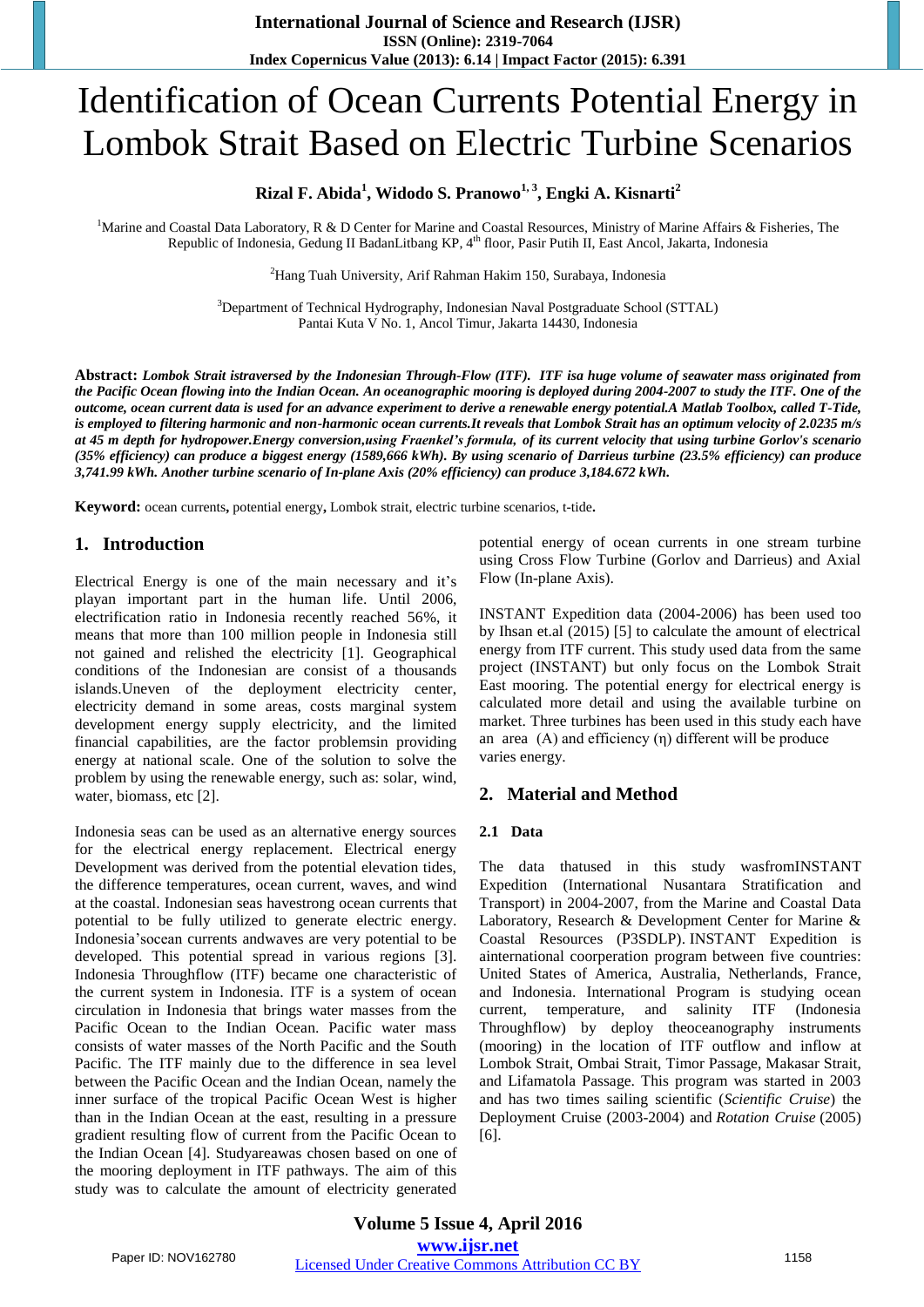



**Figure 1:** Site Map of East Mooring, Lombok Strait

Turbine data obtained from a research of BalaiBesarPengembanganTeknologiTepatGuna – Indonesian Institute of Science. That will be conducting design water turbine type L C500, to develop water flow turbine, using streams and rivers or irrigation canals. Water turbine serves to change the water flow energy into mechanical energy into shaft rotation. Mechanical energy is then converted into electrical energy using a generator. Flat flow water turbine design refers to the helical turbine that has been developed utilizing the Gorlov turbine tidal currents as an energy source driving the turbine runner. Turbine Gorlov that has been developed using the profile blade in the form of a hydrofoil symmetrical NACA 0015 that works based on the style of the elevator, the turbine proficiency level consists of the main components namely the blade profile NACA 0020, with a chord length of 500 mm, height 1250 mm, and the diameter of 1000mm with the angle of twist of 63 ° and is made of fiberglass blade 3 pieces [7].

#### **2.2 Turbine Efficiency**

One of the aims of this research is to analyze catch massive energy in turbine that is any guide, namely on turbine *in the plane axis*, Darrieus turbine, Gorlov Helical. From these three kinds of turbine has a massive energy efficiency catch, different and that affects nor energy produced by in each use turbine. A massive turbine efficiency was influenced by model prefabricated turbine itself. The efficiency turbine shown in Table 2.

|  |  |  |  | Table 2: The efficiency turbine |  |
|--|--|--|--|---------------------------------|--|
|--|--|--|--|---------------------------------|--|

| No. | Turbine                       | Efficiency | Types of turbine |
|-----|-------------------------------|------------|------------------|
|     | <b>Gorlov Helical Strands</b> | 35%        | <b>CFWT</b>      |
|     | Darrieus                      | 23.5%      |                  |
|     | In the plane axis             | 20 %       | <i>AFWT</i>      |

**Source:** Alexander N. Gorban *et al*, 2001[8]

The efficiency value are shown in Table 2 generally lower than that used by Ihsan et.al (2015), but values as shown above is more real and is the result or physical models are available in the market.

*Axial Flow Water turbine (AFWT)* is a turbine that spins in parallel defendants toward ocean current and need control or a profitable to rotor to follow the ocean current, in an effort to improve it's power conversion was arrested by turbine. Conversely if *AFWT* will turn perpendicular to have the ocean current, but in different with Cross *Flow Water turbine* (*CFWT*). *CFWT* is turbine that can spin with movements from various directions, so that it does not require a profitable higher compared with *AFWT*. This type of turbine has several benefits, but more complicated in design and the prediction of the movement hydrodinamics. A massive catches ocean current in Darrieus turbine of 0.88125  $m<sup>2</sup>$  of overall cross section of 3.75  $m<sup>2</sup>$ , with the efficiency of 23.5 %,Gorlov turbine of 1.3125  $m<sup>2</sup>$  of overall cross section of 3.75 m<sup>2</sup>, with the efficiency of 35 %, *turbine In -plane axis* (axis) of horizontal  $0.75m^2$ , from broad cross section as a whole was  $3.75 \text{ m}^2$ , with the efficiency of more than 20 percent.

Figure 2 . is illustration of models and the massive energy efficiency catches in each turbine, is *AFWT* and *CFWT*.



Figure 2: A comparison performance (efficiency) in various turbine ocean currents [8].

#### **2.3 Conversion of Ocean Current to Electricity**

Development of technology extraction energy ocean currents are usually adopting from the principle technology wind energy that has been developing countries, namely kinetic energy to change the ocean currents to energy rotation and electrical energy. The power that was produced by the ocean currents turbine is bigger than wind turbine, because the density of sea water is more dense than air masses. Capacity that can be counted on approach produced a mathematical formulate a passing through a surface or widespread, then the formula general is formulation Fraenkel [9] are:

$$
P=0.5\,\rho\,A\,\eta\,V^3
$$

$$
P = power\ (Kwatt);
$$

 $\rho =$  water mass (1025 kg/m<sup>3</sup>);

 $A = \text{area} \left( m^2 \right)$  Vary depending on the turbine that is used.

 $\eta =$  turbine efficiency (%) Vary depending on the turbine that is used.

 $V = current speed (m/s)$ .

Formulationaboveoccursin kineticenergytotheprocessof conversion electricity power generating systems at sea water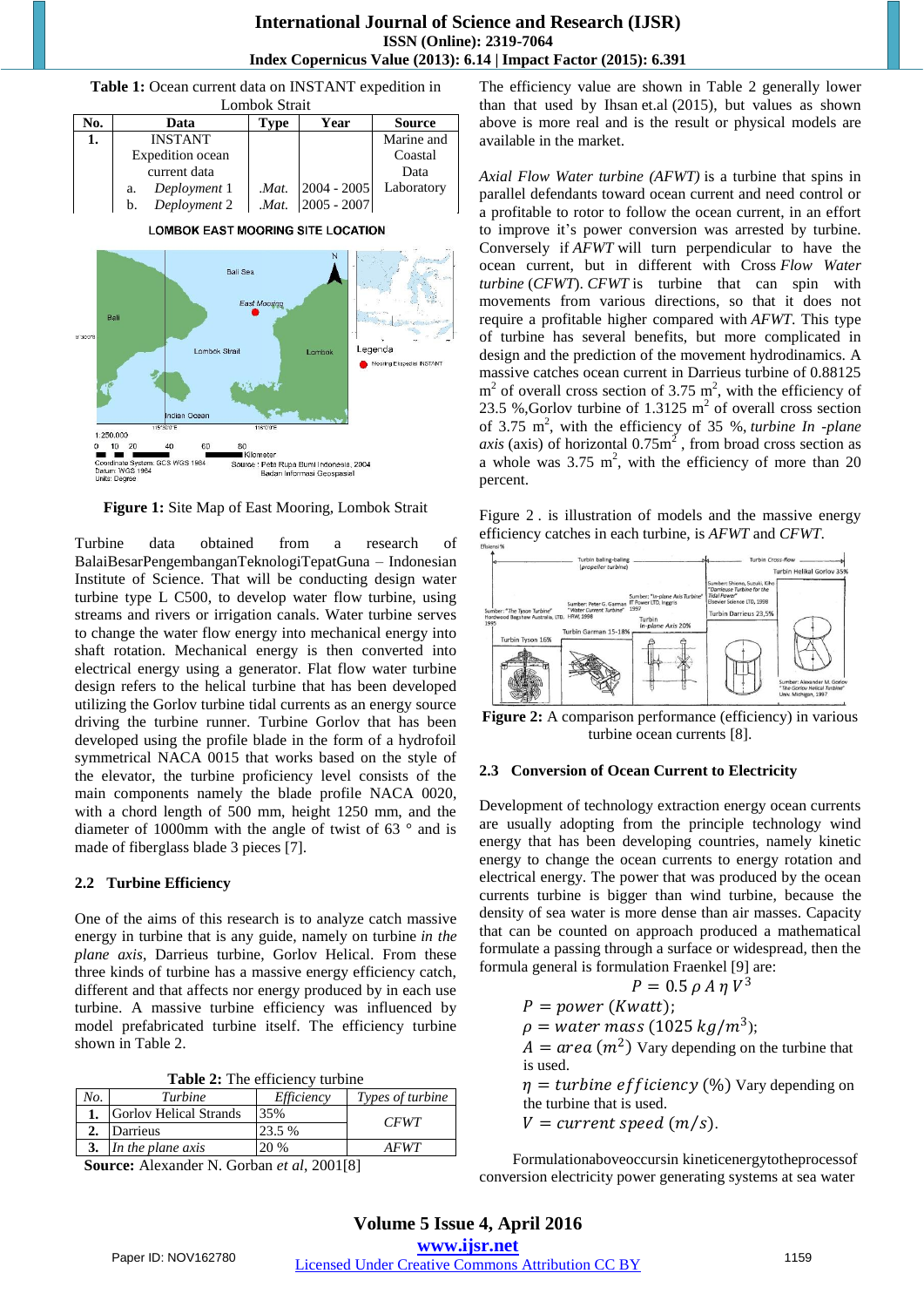## **3. Results and Discussion**

## **3.1 Ocean Current Characteristics in Lombok Strait**

INSTANT Data in Lombok Strait consists of 2 deployment mooring (see Table 1). Each deployment depth produces a different ocean current measurements. There are three measurements of ocean current velocity, which are the maximum, minimum, and it's range value.

The ocean current velocity in mooring deployment 1 is between 0 m/s to 1.6495 m/s, for the specific value in each depth can seen in Table 3.

**Table 3:** OceanCurrentVelocityin Deployment 1

| Depth $(m)$ | Max(m/s) | Min(m/s)       | Range $(m/s)$ |
|-------------|----------|----------------|---------------|
| 100         | 1.068    | 0.000624       | 1.067376      |
| 260         | 1.6495   | 0.003          | 1.6465        |
| 272         | 1.6085   | 0.002828       | 1.605672      |
| 284         | 1.7142   | 0.001414       | 1.712786      |
| 296         | 1.6303   | 0.003          | 1.6273        |
| 308         | 1.5391   | 0.001          | 1.5381        |
| 320         | 1.4173   | 0.002          | 1.4153        |
| 332         | 1.1185   | 0.001          | 1.1175        |
| 344         | 0.95754  | 0.00283        | 0.95471       |
| 350         | 0.4609   | $\overline{0}$ | 0.4609        |
| 356         | 0.9142   | 0.002          | 0.9122        |
| 368         | 0.8403   | 0.001          | 0.8393        |
| 380         | 0.796    | 0.002236       | 0.793764      |
| 392         | 0.7707   | 0.002829       | 0.767872      |
| 404         | 0.7558   | 0.001          | 0.7548        |
| 416         | 0.6932   | 0.002          | 0.6912        |
| 428         | 1.3142   | 0.002          | 1.3122        |
| 440         | 0.9293   | 0.001414       | 0.927886      |
| 450         | 0.5021   | 0.011          | 0.4911        |
| 452         | 0.6571   | 0.001          | 0.6561        |
| 464         | 0.5869   | 0.001          | 0.5859        |
| 476         | 0.6397   | 0.002236       | 0.637464      |
| 488         | 0.6236   | $\theta$       | 0.6236        |

The current velocity in deployment 1 has a vary values, it is because the instrument that used to measure in mooring deployment 1.Current velocity mostly decrease within increasing of the depth(See Table 3). The maximum current velocity in the depth of 100 m was 1.06737 m/s while in the 488 m is 0.6236 m/s.

The ocean current velocity in mooring deployment 2 is between 0 m/s to 2.0285 m/s, for the specific value in each depth can seen in Table 4.

**Table 4:** Ocean Current Velocity in Deployment 2

| Depth(m) | Min(m/s) | Max(m/s) | Range $(m/s)$ |  |  |
|----------|----------|----------|---------------|--|--|
| 45       | 2.0285   | 0.005    | 2.0235        |  |  |
| 61       | 1.9587   | 0.002828 | 1.955872      |  |  |
| 77       | 1.9587   | 0.002    | 1.9567        |  |  |
| 93       | 1.4865   | 0.001414 | 1.485086      |  |  |
| 104      | 0.734    | 0.001951 | 0.732049      |  |  |
| 109      | 0.9998   |          | 0.9998        |  |  |
| 125      | 1.0973   | 0.001414 | 1.095886      |  |  |
| 248      | 0.6353   |          | 0.6353        |  |  |
| 354      | 0.6675   | 0        | 0.6675        |  |  |
| 433      | 0.5515   | 0.011    | 0.5405        |  |  |

Table 4 shows that ocean current velocity in mooring deployment 2 has a vary values in each depth. It is has a same result with the mooring deployment 1 (Table 3), that the current velocity mostly decrease within the increasing of the depth. The maximum current velocity in depth of 45 m was 2.0235 m/s and in 433 m was 0.5405 m/s.

In a study that carried out by Ihsan et.al (2015) only data on deployment 2, and at this point measurement tools depth that makes data in publication was less than office although presented as a whole mooring station in the expedition INSTANT. This matter was influential in the speed findings suggest that, in comparison to speed ocean current maximum on or before around 0,162 m/s to 0,618 m/s, by using methods that period but with a data that is different from that in this research displaying data that more of it, which is in the depth of 45m with a high speed between 0.005 m/s to 2.0285 m/s. The difference is quite significant.

## **3.2 Estimation of Electrical Energy**

Energy Conversion of the movement of ocean current to power that was produced by turbine. For converting the energy was used by the Fraenkel formation that had an objective as an approach from development of technology in changingthe kinetic energy ocean currents into thepower plant [9].Turbine that is used as a model in this research on turbine Gorlov, turbine Darrieus turbine, and in-plane axis. The result of energy conversion from theocean current measuringshown in Table 5, with the unit kilowatt hour.

Based on the result conversion energy ocean current thatusedFraenkel formula, using several scenarios that turbine turbineGorlov, turbine Darrieus, and in-plane axis turbine as a reference for the result as shown above turbine power that could get in. With the acquisition is greatest power in the depth of 45 m with great power of 1589.666 *kWh*.

With great power that was obtained from the result of the research plan target compared to General National Energy that is taken from the sea of 6,000 MW, then the ratio between these research results to the target energy that, at the end of 2050 to 0.00014 percent.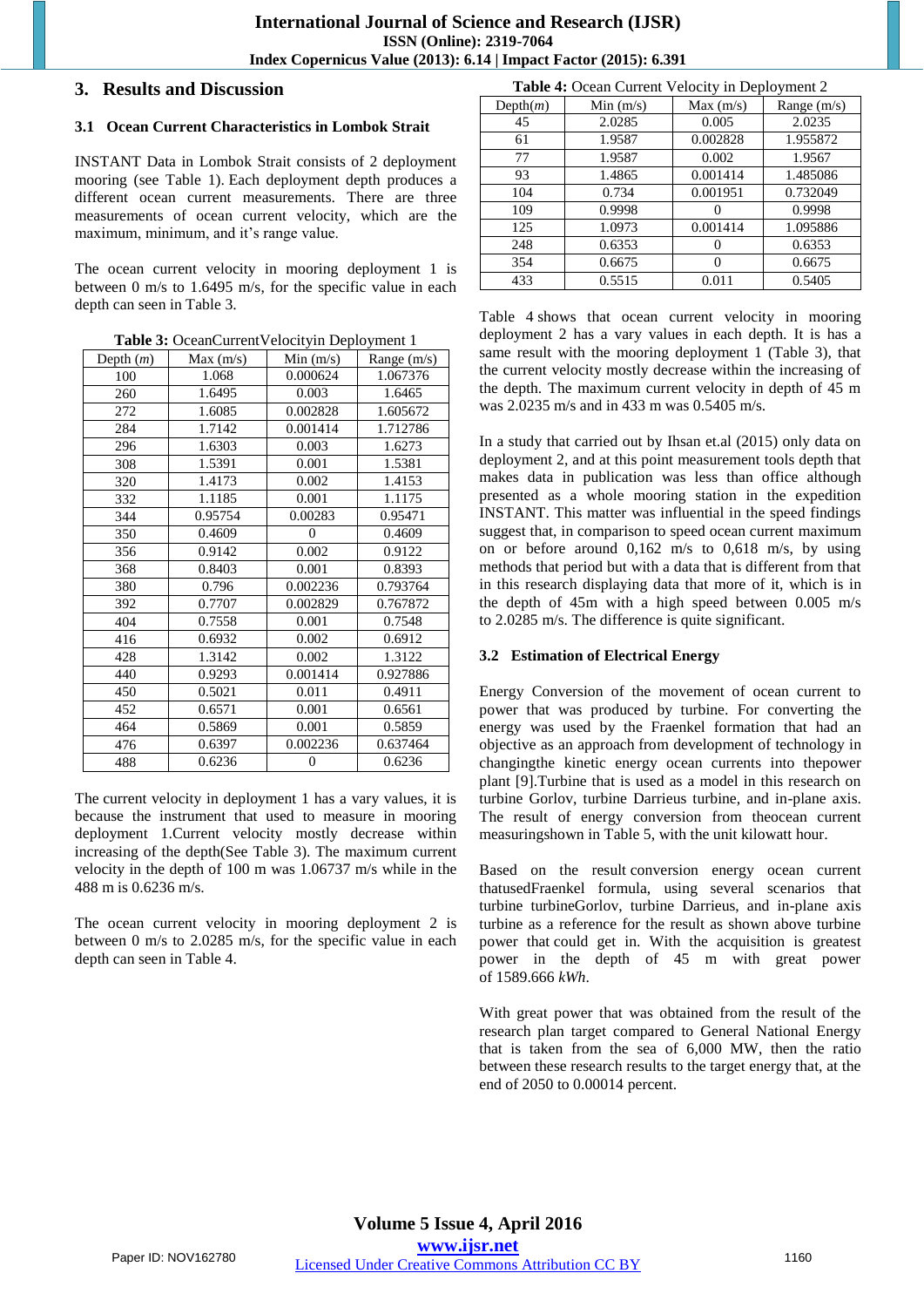# **International Journal of Science and Research (IJSR) ISSN (Online): 2319-7064 Index Copernicus Value (2013): 6.14 | Impact Factor (2015): 6.391**

|  | <b>Table 5:</b> The result of energy conversion based on Gorlov, Darrieus and In the plane Axis Turbine as Scenarios |
|--|----------------------------------------------------------------------------------------------------------------------|
|  |                                                                                                                      |

| Depth            | <b>Table 3.</b> The result of electronic extending set on Gordov, Darriet saily in the plane Axis I wome as Secharios<br>Gorlov (in kWh) |         | Darrieus (in kWh) |          |         | In the plane Axis $(in kWh)$ |          |         |          |
|------------------|------------------------------------------------------------------------------------------------------------------------------------------|---------|-------------------|----------|---------|------------------------------|----------|---------|----------|
| (m)              | Max                                                                                                                                      | Min     | Range             | Max      | Min     | Range                        | Max      | Min     | Range    |
| 45               | 1589.666                                                                                                                                 | 726.499 | 8819.106          | 1067.347 | 487.792 | 5921.400                     | 908.381  | 415.143 | 5039.489 |
| 61               | 1133.533                                                                                                                                 | 606.352 | 6741.235          | 761.086  | 407.122 | 4526.258                     | 647.733  | 346.487 | 3852.134 |
| $\overline{77}$  | 627.302                                                                                                                                  | 377.707 | 3936.022          | 421.189  | 253.603 | 2642.758                     | 358.458  | 215.833 | 2249.156 |
| 93               | 380.461                                                                                                                                  | 350.898 | 2923.840          | 255.452  | 235.603 | 1963.150                     | 217.406  | 200.513 | 1670.766 |
| 104              | 266.000                                                                                                                                  | 0.000   | 263.884           | 178.600  | 0.000   | 177.179                      | 152.000  | 0.000   | 150.791  |
| 109              | 672.253                                                                                                                                  | 0.000   | 672.253           | 451.370  | 0.000   | 451.370                      | 384.144  | 0.000   | 384.144  |
| 125              | 888.729                                                                                                                                  | 0.000   | 885.297           | 596.718  | 0.000   | 594.414                      | 507.845  | 0.000   | 505.884  |
| 248              | 172.476                                                                                                                                  | 0.000   | 172.476           | 115.806  | 0.000   | 115.806                      | 98.558   | 0.000   | 98.558   |
| 260              | 3018.910                                                                                                                                 | 0.000   | 3002.468          | 2026.982 | 0.000   | 2015.943                     | 1725.091 | 0.000   | 1715.696 |
| $\overline{272}$ | 2799.345                                                                                                                                 | 0.000   | 2784.603          | 1879.560 | 0.000   | 1869.662                     | 1599.626 | 0.000   | 1591.202 |
| 284              | 3388.267                                                                                                                                 | 0.000   | 3379.889          | 2274.979 | 0.000   | 2269.354                     | 1936.153 | 0.000   | 1931.365 |
| 296              | 2914.713                                                                                                                                 | 0.000   | 2898.652          | 1957.021 | 0.000   | 1946.238                     | 1665.550 | 0.000   | 1656.372 |
| 308              | 2452.413                                                                                                                                 | 0.000   | 2447.636          | 1646.620 | 0.000   | 1643.413                     | 1401.379 | 0.000   | 1398.649 |
| 320              | 1915.043                                                                                                                                 | 0.000   | 1906.947          | 1285.815 | 0.000   | 1280.379                     | 1094.310 | 0.000   | 1089.684 |
| 332              | 941.242                                                                                                                                  | 0.000   | 938.719           | 631.977  | 0.000   | 630.283                      | 537.852  | 0.000   | 536.411  |
| 344              | 590.560                                                                                                                                  | 0.000   | 585.339           | 396.519  | 0.000   | 393.013                      | 337.463  | 0.000   | 334.480  |
| 350              | 65.859                                                                                                                                   | 0.000   | 65.859            | 44.219   | 0.000   | 44.219                       | 37.634   | 0.000   | 37.634   |
| 354              | 200.054                                                                                                                                  | 0.000   | 200.054           | 134.322  | 0.000   | 134.322                      | 114.317  | 0.000   | 114.317  |
| 356              | 513.945                                                                                                                                  | 0.000   | 510.580           | 345.078  | 0.000   | 342.818                      | 293.683  | 0.000   | 291.760  |
| 368              | 399.113                                                                                                                                  | 0.000   | 397.690           | 267.976  | 0.000   | 267.021                      | 228.065  | 0.000   | 227.252  |
| 380              | 339.260                                                                                                                                  | 0.000   | 336.409           | 227.789  | 0.000   | 225.874                      | 193.863  | 0.000   | 192.234  |
| 392              | 307.928                                                                                                                                  | 0.000   | 304.550           | 206.752  | 0.000   | 204.484                      | 175.959  | 0.000   | 174.029  |
| 404              | 290.412                                                                                                                                  | 0.000   | 289.260           | 194.991  | 0.000   | 194.218                      | 165.949  | 0.000   | 165.292  |
| 416              | 224.062                                                                                                                                  | 0.000   | 222.129           | 150.442  | 0.000   | 149.143                      | 128.036  | 0.000   | 126.931  |
| 428              | 1526.784                                                                                                                                 | 0.000   | 1519.824          | 1025.126 | 0.000   | 1020.453                     | 872.448  | 0.000   | 868.471  |
| 433              | 0.000                                                                                                                                    | 0.000   | 0.000             | 0.000    | 0.000   | 0.000                        | 0.000    | 0.000   | 0.000    |
| 440              | 539.835                                                                                                                                  | 0.000   | 537.374           | 362.461  | 0.000   | 360.809                      | 308.477  | 0.000   | 307.071  |
| 450              | 0.000                                                                                                                                    | 0.000   | 0.000             | 0.000    | 0.000   | 0.000                        | 0.000    | 0.000   | 0.000    |
| 452              | 190.848                                                                                                                                  | 0.000   | 189.978           | 128.141  | 0.000   | 127.557                      | 109.056  | 0.000   | 108.559  |
| 464              | 135.983                                                                                                                                  | 0.000   | 135.289           | 91.303   | 0.000   | 90.837                       | 77.705   | 0.000   | 77.308   |
| 476              | 176.085                                                                                                                                  | 0.000   | 174.245           | 118.228  | 0.000   | 116.993                      | 100.620  | 0.000   | 99.569   |
| 488              | 163.122                                                                                                                                  | 0.000   | 163.122           | 109.525  | 0.000   | 109.525                      | 93.212   | 0.000   | 93.212   |

## **4. Conclusions**

A massive catches ocean current in Darrieus turbine of 0.88125 m<sup>2</sup> of overall cross section of 3.75 m<sup>2</sup> blades, with the efficiency of 23.5%, Gorlov turbine of 1.3125 m2 of overall cross section of  $3.75 \text{ m}^2$  blades, with the efficiency of 35%, turbine In the plane axis of 0.75  $m^2$ , from broad cross section as a whole was  $3.75 \text{ m}^2$  blades, with the efficiency of more than 20%.

Energy conversion of ocean currents in Lombok Strait that using scenario turbine Gorlov's has a biggest energy in the depth of 45 meters with the energy 1589,666 kWh. While for scenario Darrieus turbine produce energy of 3,741.99. And the energy that produced by turbine in the plane axis of 3,184.672 kWh in the same depth of 45 m. It is more effective and typical efficiency than the previous scenario, which is in the depthof 104m.

## **5. Acknowledgement**

Processing and data analysis mostly done in the Marine and Coastal Data Laboratory, Research & Development Center for Marine & Coastal Resources(P3SDLP), Agency for Research and Development of Marine and Fishery, in Jakarta (2014/2015). The preparation and publishing the article was financed by DIPA State Budget (APBN) for 2016 in Research & Development Center for Marine & Coastal Resources (P3SDLP),dedicated to the Research Group on Climate Change Policy.

### **References**

- [1] M. Nizam,"Pembangkit Listrik Terdistribusi (Distributed Generation) Sebagai Upaya Pemenuhan Kebutuhan Energi Listrik di Indonesia," Jurnal Kanika, XVII (1), 2008.
- [2] Anonym,"PengembanganEnergiTerbarukanSebagaiEne rgiAditif di Indonesia," [http://www.energi.lipi.go.id/utama.cgi?artikel&110108](http://www.energi.lipi.go.id/utama.cgi?artikel&1101089425&9) [9425&9,](http://www.energi.lipi.go.id/utama.cgi?artikel&1101089425&9) 2015.
- [3] S. Hadi,"EnergiListrikAlternatifBerbasisArusLaut Indonesia," ITBNews.
- [4] M. Safitri, S.Y. Cahyarini, M.R. Putri, "Variasi Arus Arlindo dan Parameter Oseanografi di Laut Timor sebagai Indikasi Kejadian Enso," Jurnal Ilmu dan Teknologi Kelautan Tropis IV (2), 2012.
- [5] Y.N. Ihsan, A. Tussadiah, N. Pridina, R.M. Utamy, K.M. Astriandhita, Arnudin, K. Nurhasanah, "Renewable Energy form Ocean Currents on the Outflow ITF Pathway, Indonesia," Energy Procedia (65), pp. 131-139, 2015.
- [6] W. S. Pranowo, A. R. Tisiana Kuswardani, T. L. Kepel, U.R. Kadarwati, S. Makarim, S. Husein, "Ekspedisi